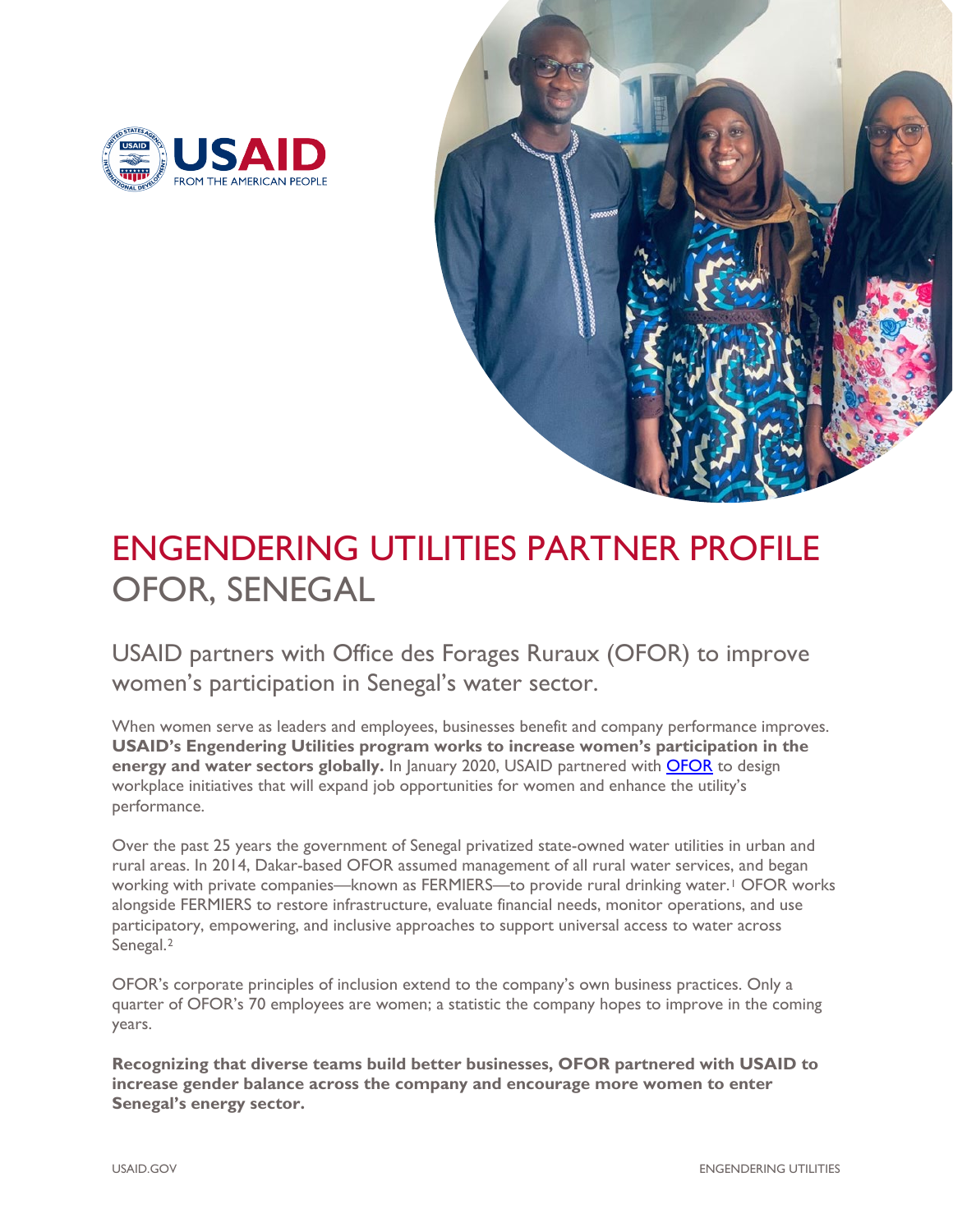### **SENEGAL'S WATER SECTOR**

Senegal has a more developed water supply and sanitation system than many countries in Sub-Saharan Africa,[3](#page-3-2) but significant gaps exist between urban and rural water access. While 80 percent of the population has access to basic water services[4](#page-3-3) and 50 percent has access to basic sanitation,[5](#page-3-4) only 20 percent has access to safe sanitation services.[6](#page-3-5)

Access to water within households has grown significantly in Senegal. The household connection rate grew by over 30 percent between 1990 to 2015; the second highest growth rate in Sub-Saharan Africa, behind Botswana.[7](#page-3-6) Significant water-related concerns persist in the country, however. As temperatures increase and the climate becomes more variable, Senegal has seen an increase in drought. Three severe droughts over the course of the last decade<sup>[8](#page-3-7)</sup> have significantly increased urbanization in the country, and rural citizens continue to migrate to cities where the water supply is more reliable.<sup>[9](#page-3-8)</sup>

Overexploitation and pollution of groundwater is a serious problem in Senegal. Groundwater used to supply the majority of the country's water; today it contributes to only five percent of Dakar's supply.<sup>[10](#page-3-9)</sup> Dakar receives most of its water from Lake Guiers, while the Senegal River provides most of the water in rural areas. The Government of Senegal passed the Public-Private-Partnership (PPP) Act in 2014, which opened doors for increased investment in the water sector.[11](#page-3-10) These partnerships are expected to improve access to water for Senegal's rural population.

**Engendering Utilities' work with OFOR will ensure women can capitalize on growing opportunities in Senegal's water sector.**

#### **GENDER EQUALITY IN SENEGAL'S WORKFORCE**

A complex web of contributing factors prevents women in Senegal from joining the formal workforce, particularly the male-dominated water sector. This industry represents a potential economic growth area in Senegal, and the exclusion of women from opportunities in this market deepens the country's gender equality divide.

Education in Senegal is expensive, and poor families often choose to keep boys in school while girls stay home to support household chores.<sup>[12](#page-3-11)</sup> Only 14 percent of girls complete secondary school compared to 26 percent of boys, and only nine percent of girls enroll in tertiary level programs.[13](#page-3-12) Within tertiary level programs, less than 30 percent of girls choose to study science or technology related fields.<sup>[14](#page-3-13)</sup> Only 35 percent of Senegalese women participate in the workforce,<sup>[15](#page-3-14)</sup> primarily in the service sector.<sup>[16](#page-3-15)</sup> Over 70 percent of women are engaged in vulnerable employment,[17](#page-3-16) and men earn 116 percent more than women.[18](#page-3-17)

Harmful cultural practices and gender norms further impact a woman's ability to advance in the workforce. Early marriage is common in Senegal, which disrupts education and workforce participation. Thirty percent of women in Senegal are married by age 18, <sup>[19](#page-3-18)</sup> and eight percent are based violence co[mp](#page-3-19)ounds these issues, and 30 percent of women in Senegal have experienced physical or sexual violence.<sup>[21](#page-3-20)</sup> Domestic violence cases are rarely reported or tried in court,<sup>[22](#page-3-21)</sup> and 46 percent of women surveyed in Senegal believe a husband is justified for beating his wife.[23](#page-3-22) Domestic violence has real costs for companies. One study estimates that violence against women costs \$1.5 trillion in direct costs and lost productivity, globally.[24](#page-3-23) Employers that work to reduce and mitigate violence and harassment both at home and work improve the well-being and productivity of men and women at work.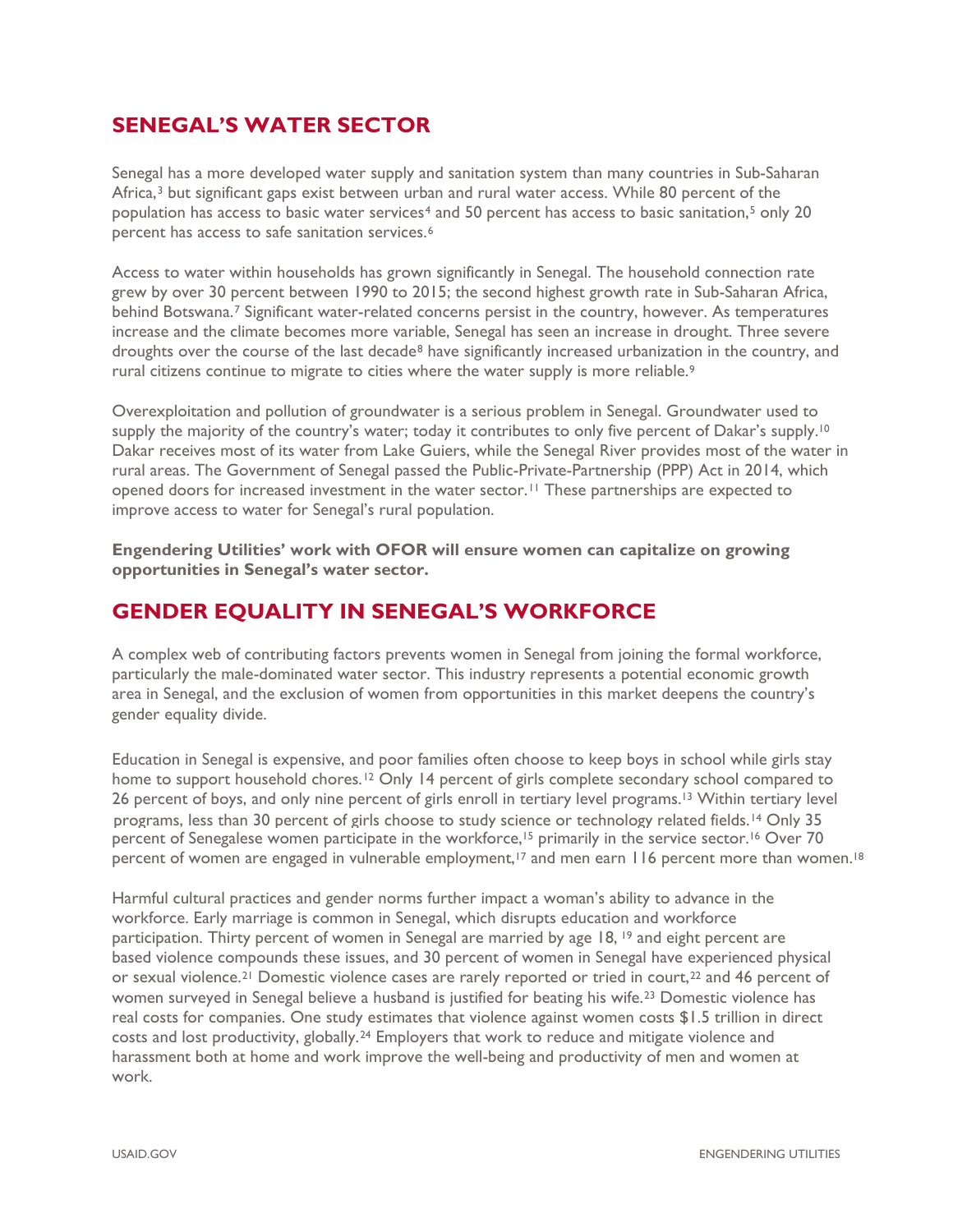**Engendering Utilities supports companies—like OFOR—to consider and respond to factors that reduce women's workforce participation by building inclusive policies and practices that benefit women, men, and businesses in the water sector.** 

## **GENDER EQUALITY IN ACTION AT OFOR**

Engendering Utilities uses an *evidence-based methodology* to support women's participation in Senegal's water sector. The program supports OFOR to increase opportunities for women by introducing gender equality initiatives at each phase of the employee lifecycle: from reducing gender bias at the hiring stage, to creating strategies that will help retain female talent and improve corporate culture change that benefits both women and men. Using a globally recognized [framework](https://www.usaid.gov/energy/engendering-utilities/gender-equality-best-practices-framework) for change, Engendering Utilities is supporting OFOR in its goal of increasing gender equality across the company's business practices.

A dedicated change management coach supports the utility and works directly with three staff to become agents of change within OFOR. A baseline assessment is conducted to identify gaps and opportunities for improving gender equality across the company. The findings are used to develop a strategic action plan that will facilitate OFOR's gender equality goals. This is supplemented by the program's partnership with the Georgetown University McDonough School of Business, which delivers the [Gender Equity Executive Leadership Program](https://www.usaid.gov/energy/engendering-utilities/leadership-program) (GEELP) to three utility employees. The GEELP is a best-in-class 12-month executive course that empowers decision-makers to integrate gender equality initiatives into their corporate structure. These strategies will support OFOR in its goal of achieving gender equality in its workforce, in line with national gender strategies that aim to achieve parity in leadership and governance of Senegalese public agencies.

Organizational readiness for change is in place at OFOR, and senior leadership has expressed commitment to:

- **Creating and Operationalizing a Gender Strategy** that aligns with the Government of Senegal's gender strategy.
- **Placing Women in Leadership,** as only six of the 29 employees in managerial roles at the company are women.
- **Collecting Sex-Disaggregated Data, as the company does not currently collect this** information for programmatic or HR-related reporting.

#### **FOR MORE INFORMATION**

**Senior Amanda Valenta** Energy Specialist Office of Energy and Infrastructure, USAID [avalenta@usaid.gov](mailto:avalenta@usaid.gov) 

**Corinne Hart** Senior Advisor for Gender and Environment Office of Gender Equality and Women's Empowerment USAID, [cohart@us](mailto:cohart@usaid.gov)aid.gov

**Jessica Menon** Gender Advisor Tetra Tech jessica.menon@tetratech.com

USAID's Engendering Utilities program is made possible by the support of the American People through the United States Agency for International Development (USAID). The program is currently implemented by Tetra Tech, under USAID's Workplace Advancement for Gender Equality contract (AID-OAA-I-14-00059 | 7200AA19F00013).